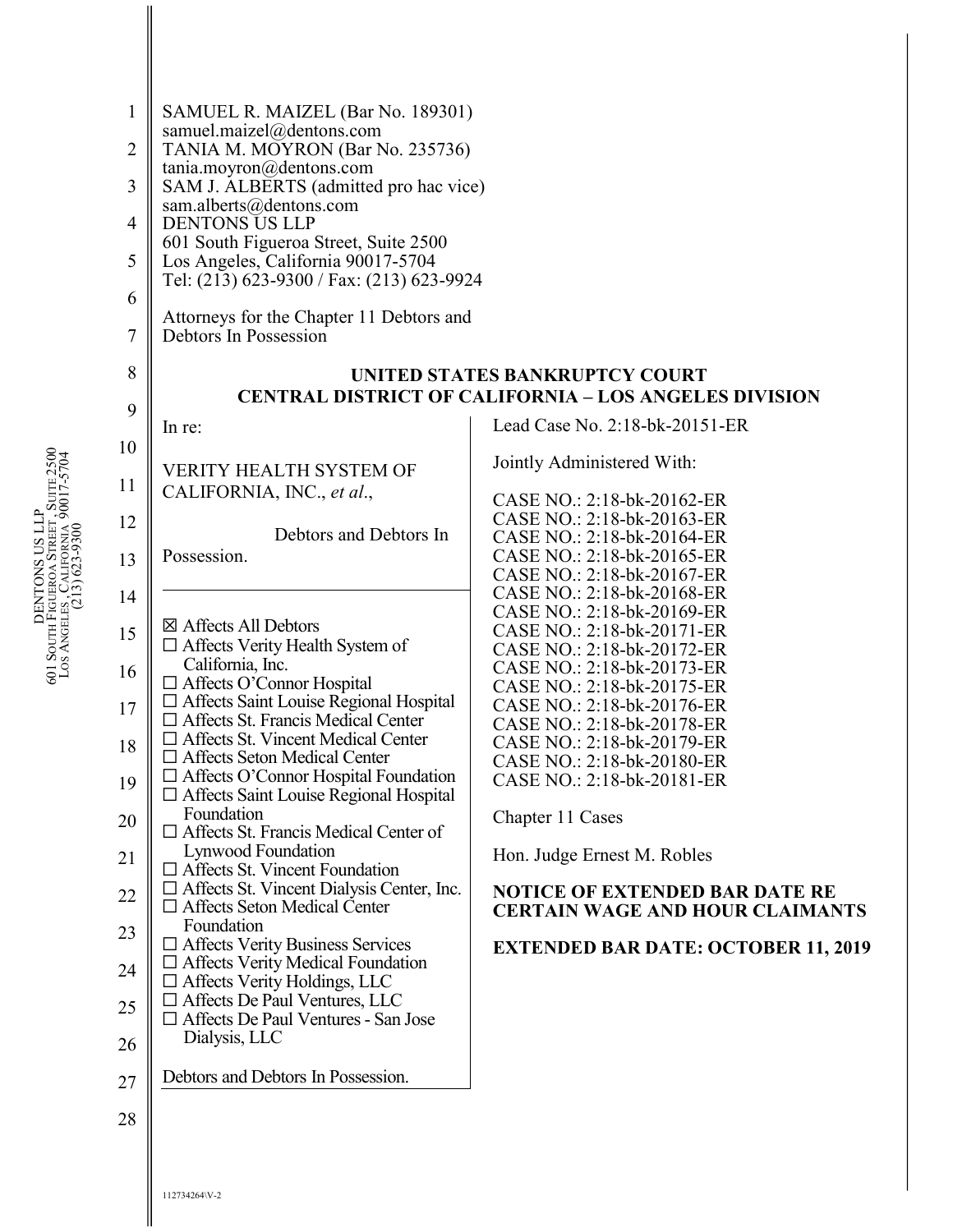## 1

2

3

4

5

6

7

8

9

12

13

14

15

## TO POTENTIAL CLAIMANT:

## NOTICE OF EXTENDED BAR DATE FOR CERTAIN WAGE AND HOUR CLAIMS

You are receiving this notice because Verity Health System of California, Inc., a California nonprofit benefit corporation, and the above-referenced affiliated debtors, the debtors and debtors in possession in the above-captioned chapter 11 bankruptcy cases (collectively, the "Debtors") have determined that you potentially have a claim for damages against the Debtors on account of certain alleged wage and hour violations (a "Wage and Hour Claim") set forth more fully in the *Motion of* (1) Waheed Wahidi for Authorization to File a Class Proof of Claim on Behalf of Claimants Similarly Situated, and (2) Ernesto Madrigal for Authorization to File a Class Request for Payment of Administrative Expense on Behalf of Claimants Similarly Situated [Docket No. 1914] (the "Motion"). $<sup>1</sup>$ </sup>

10 11 You may view a copy of the Motion for free on the website maintained by the Debtors' claims and noticing agent, Kurtzman Carson Consultants LLC ("KCC"), which is available at https://www.kccllc.net/verityhealth, or by requesting a copy from KCC. KCC is located at 222 N. Pacific Coast Highway, Suite 300, El Segundo, CA 90245, and available by phone at (888) 249- 2741.

 $\begin{bmatrix} \frac{3}{2} & 10 \\ \frac{3}{2} & 11 \\ \frac{3}{2} & 2741 \end{bmatrix}$ <br>  $\begin{bmatrix} \frac{1}{2} \\ 2741 \end{bmatrix}$ <br>  $\begin{bmatrix} \frac{1}{2} \\ 2741 \end{bmatrix}$ <br>  $\begin{bmatrix} \frac{1}{2} \\ 2741 \end{bmatrix}$ <br>  $\begin{bmatrix} \frac{1}{2} \\ \frac{1}{2} \\ \frac{1}{2} \\ \frac{1}{2} \\ \frac{1}{2} \\ \frac{1}{2} \\ \frac{1}{2} \\ \frac{1}{2} \\ \frac{1}{2} \\ \frac$ The Bankruptcy Court had previously set a deadline of April 1, 2019 for creditors and holders of ownership interests in the Debtors to file proofs of claim against, or proofs of interest in, the Debtors' estates (the "Bar Date"). See Docket No. 1528. The Bankruptcy Court has now ordered an extension of this Bar Date for Wage and Hour Claims to October 11, 2019. See Docket No. 2537 at 2.

16 17 18 19  $\begin{array}{c|c} 8 & 16 \end{array}$ If you have not already filed a Wage and Hour Claim and believe you have such a Wage and Hour Claim, you must complete and return the Official Form 410 (Proof of Claim) attached hereto as "Exhibit A" by no later than October 11, 2019 and include all applicable supporting documentation. Additional copies of proof of claim forms may be obtained from KCC, located at 222 N. Pacific Coast Highway, Suite 300, El Segundo, CA 90245, (888) 249-2741, or by visiting KCC's website at https://www.kccllc.net/verityhealth.

20 21 Please be advised that all Proofs of Claim for Wage and Hour Claims, with all supporting documentation, must be submitted to KCC via mail or courier no later than October 11, 2019 at the following address:

<sup>22</sup> 23 24 25 26 27 28 Den Experimental Strategy and Holders of overslap and Holders of overslap and Holders of overslap and Holders of overslap and Holders of overslap and Holders of overslap and Holders of overslap and Holders of overslap  $\overline{a}$ 1 In general, the Motion alleges various labor and employment violations against the Debtors including (i) administration of a company policy and procedure to round-down the recorded time of hourly employees; (ii) failure to comply with meal period requirements; (iii) failure to comply with rest period requirements; (iv) failure to comply with itemized wage statements; (v) failure to pay all wages due to former hourly employees in light of the foregoing allegations of rounding and meal and rest period policies; (vi) subjecting hourly employees to unlawful, unfair, or fraudulent business acts or practices; and (vii) other acts giving rise to penalties pursuant to section 2699 *et seq.* of the California Labor Code. See Mot. at 5 The foregoing is a summary of the claims asserted in the Motion and is provided for informational purposes only. The Debtors reserve all rights with respect to Wage and Hour Claims, and nothing contained herein shall be considered an admission of liability or waiver of defenses.